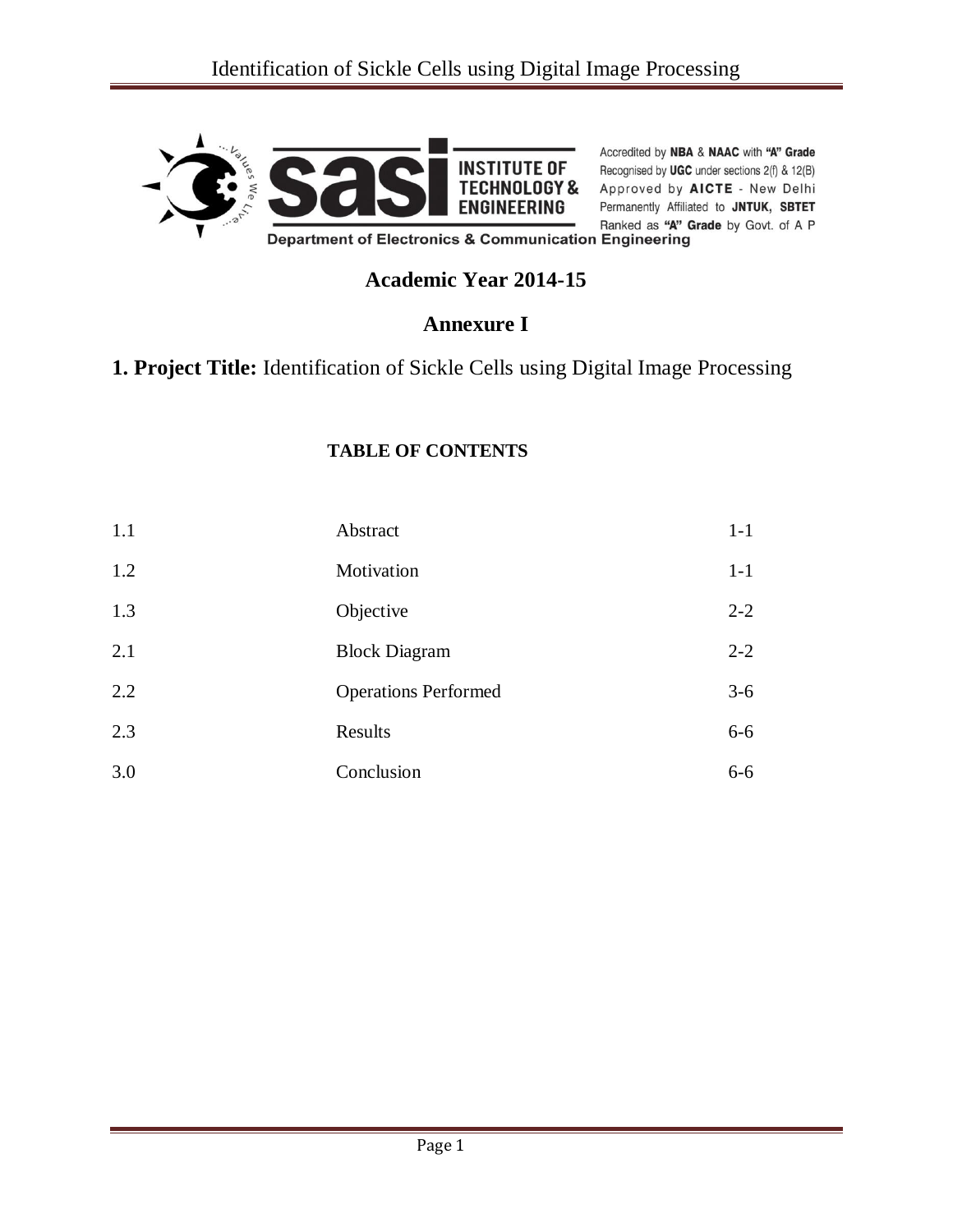## **1. ABSTRACT & OBJECTIVE**

## **1.1 ABSTRACT**

Sickle Cell Anemia is a blood disorder which results from the abnormalities of red blood cells and shortens the life expectancy to 42 and 48 years for males and females respectively. It also causes pain, jaundice, shortness of breath, etc. Sickle Cell Anemia is characterized by the presence of abnormal cells like sickle cell, ovalocyte, anisopoikilocyte. Sickle cell disease usually presenting in childhood, occurs more commonly in people from parts of tropical and subtropical regions where malaria is or was very common. A healthy RBC is usually round in shape. But sometimes it changes its shape to form a sickle cell structure; this is called as sickling of RBC. Majority of the sickle cells (whose shape is like crescent moon) found are due to low hemoglobin content.

A digital image processing algorithm to identify of sickle-cells present in thin blood smears is developed. Images are acquired using a charge-coupled device camera connected to a light microscope. Proposed system techniques are used to identify erythrocytes (red blood cells) and Sickle-cells present on microscopic slides.

The goal of this thesis is to identify only the sickle cells in the input blood sample image which is useful for pathologist to identify sickle cell anemia easily.

The red blood cell smears were obtained from Vijaya Hospital, Visakhapatnam. The proposed system identifies the sickle-cells in patient and these results will be very helpful for effective diagnosis of the disease.

#### **1.2 Motivation**

- Most of the tribal people are dying with this anemia
- The pathologists will take 2 to 3 days for detection of sickle cells in the patient's blood sample
- PM Modi seeks help from Japan to eradicate this disease
- So we tookup this project by the motivation of Modi sir to decrease the time of identification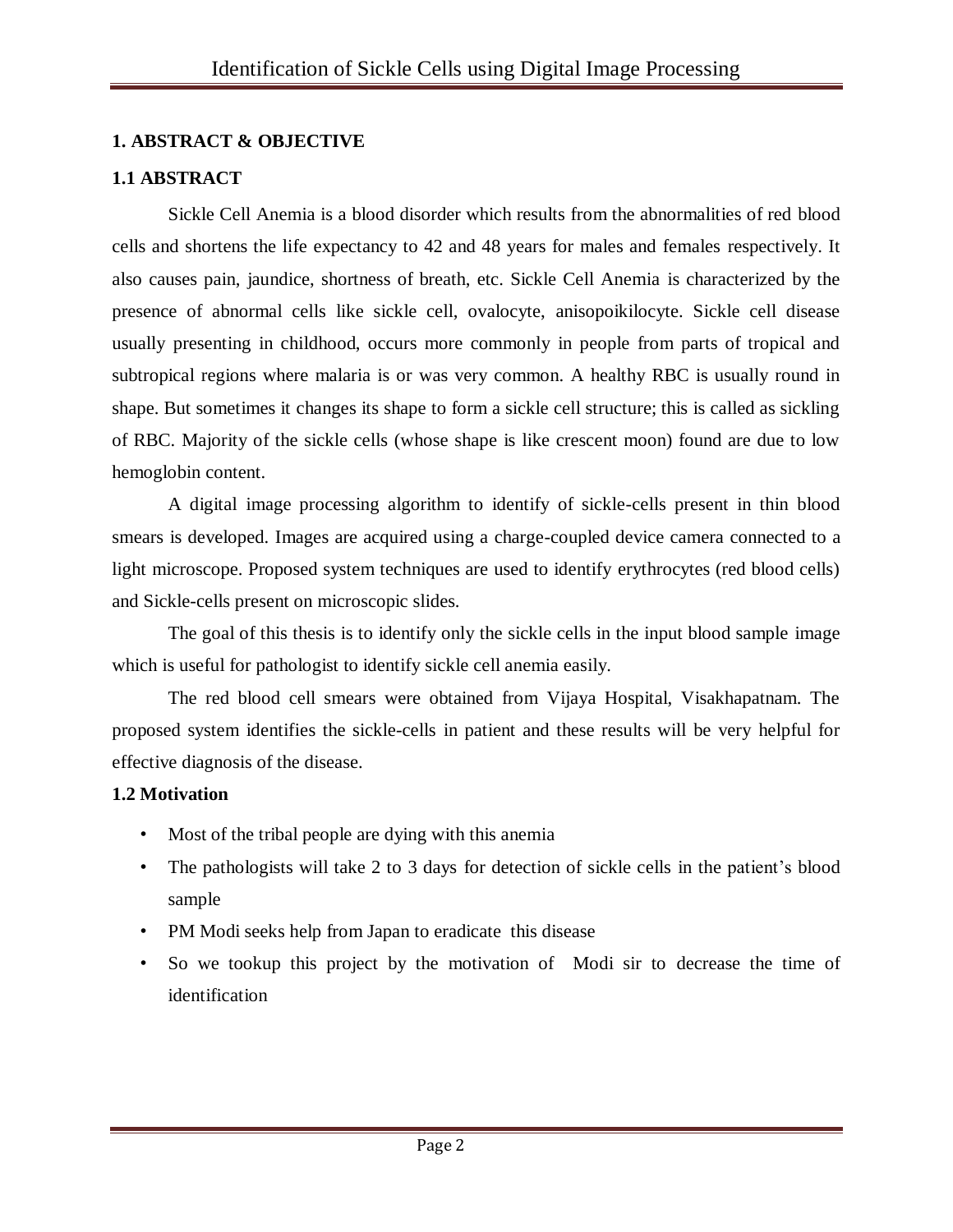

## **1.3 Objectives**

The main objectives of this work can be summarized as follow:

- 1. Identify Best algorithms suited for medical image in order to identify sickle cell anemia
- 2. Identifying only sickle cells in the input image
- 3. Counting numbers of sickle cells

#### **2.1 Block Diagram:**



**Figure: Block Diagram for Identification of Sickle Cells**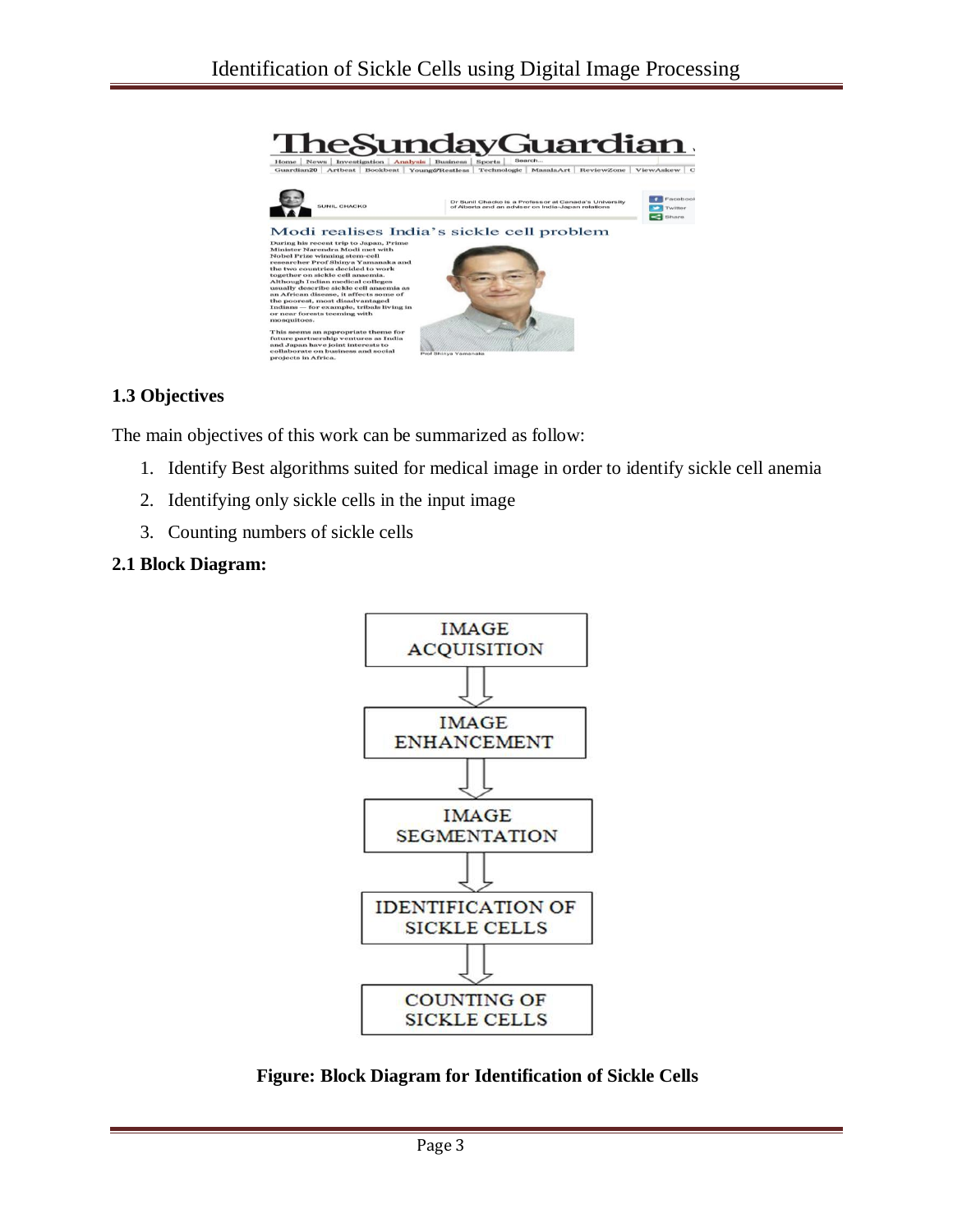# **2.2 OPERATIONS PERFORMED 2.2.1 IMAGE ACQUISITION**

A blood film is produced by pricking pulp of any finger by surgical needle in aseptic condition. Drop of blood not larger than pin head taken on a grease-free glass slide at half inch from the right side. Another glass slide end held at 45° touching the blood drop is lowered to 35° then pushed gently to the left till blood is exhausted giving a tailing effect. Then the slide is air dried and labelled. The film is stained either by Leishman's stain or Giemsa stain. The stained film is examined under charge coupled photo microscope. This photograph is fed to computer and is ready to be used as the input to the program and there are some limitations while examining under CCD microscope for sickle cell identification i.e

#### **2.2.2 HANDLING IMAGE MAGNIFICATION**

The image taken after enlargement using charge coupled photomicroscope, so the amount of magnification should be inserted into the system and then the method will compute the real area of objects upon the amount of magnification. There are many magnification equations such as:

• Magnification value  $* 0.45$ 

This equation assimilates minimum area of RBCs after magnification, the equation used as a variable to be dynamic with magnification, result of this equation has been used as compare factor for area, in this application it will be used in one of the steps for recognizing small cells.

Example: Magnification = 2000s

Minimum area of RBCs after magnification = 900 pixels

 $\blacksquare$  Magnification value/400

This equation assimilate the radius of normal cells, value used as a dynamic with Magnification, it has been used to recognize if this cell is regular or not, in this application it will be used in one of the steps for recognizing sickle cells.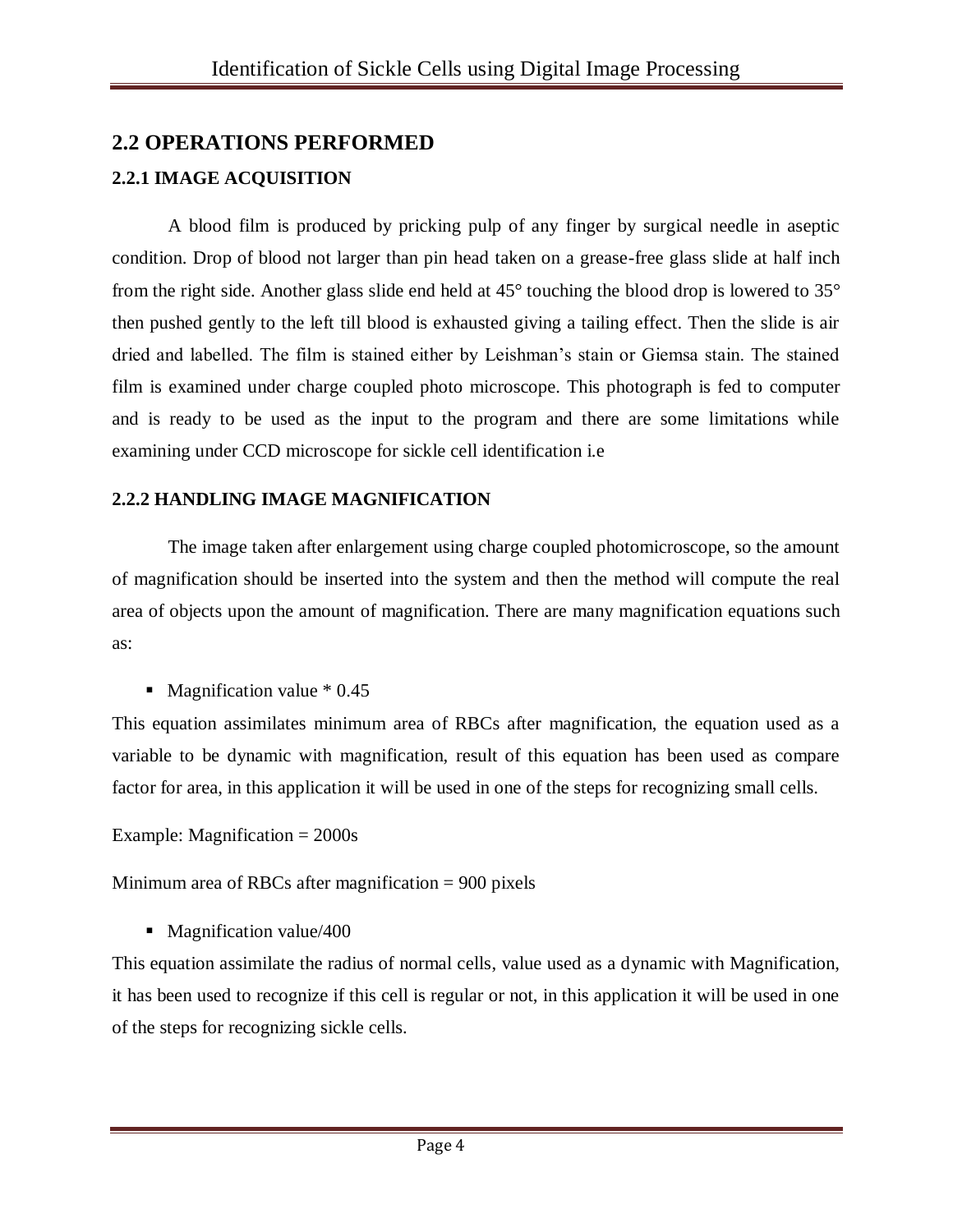## **2.2.3 IMAGE ENHANCEMENT**

The aim of image enhancement is to improve the interpretability or perception of information in images for human viewers, or to provide `better' input for other automated image processing techniques. Image enhancement techniques can be divided into two broad categories spatial domain and frequency domain among those we have an efficient initial outputs from spatial domain method.

## **2.2.3.1 Spatial domain methods, which operate directly on pixels**

- Grey Scale Manipulation.
- Histogram Equalization.
- **Image Smoothing.**
- Image Sharpening.
- $\blacksquare$  Filtering.
- High Boost Filtering.

## **2.2.4 Grey scale manipulation:**

The simplest manipulation that makes multi gray level image (RGB) to single gray level for making further manipulation easier in which it contains 2 techniques

- 1. Gray Scale Extraction
- 2. Green Plane Extraction

The gray scale extraction from input RGB image represents the 30% of red, 60% of green and 10% blue of the input color image. The green plane is extracted from the imported blood cell image. The other planes such as red and blue are not considered because they contain less information.

## **2.2.5. IMAGE SEGMENTATION**

 Image segmentation is the process of partitioning a [digital image](http://en.wikipedia.org/wiki/Digital_image) into multiple segments [\(sets](http://en.wikipedia.org/wiki/Set_%28mathematics%29) of [pixels,](http://en.wikipedia.org/wiki/Pixel) also known as super pixels). The goal of segmentation is to simplify and/or change the representation of an image into something that is more meaningful and easier to analyze.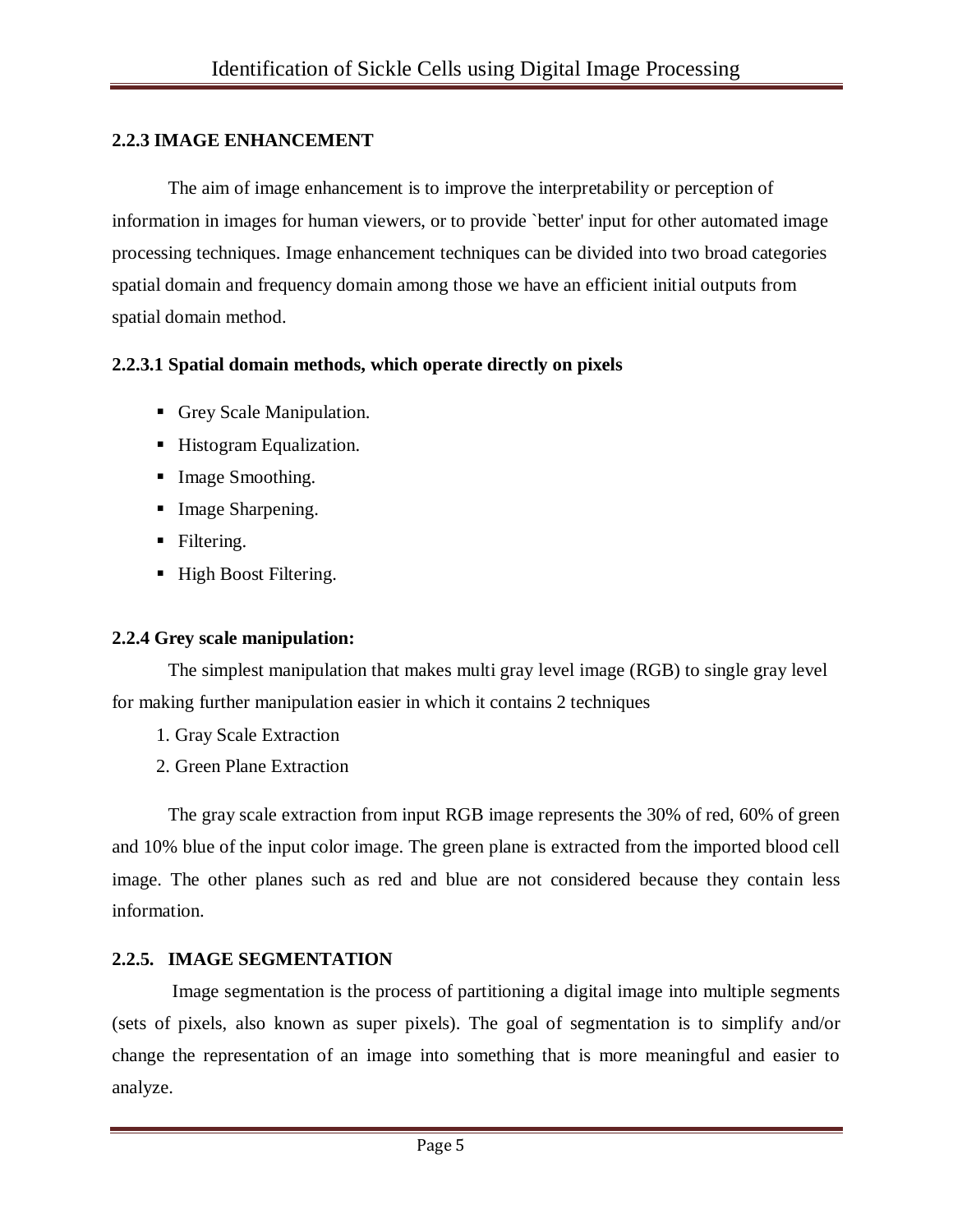#### **2.2.6. Thresholding**

Thresholding is the simplest method of image segmentation. From a grayscale image, thresholding can be used to create binary images and there are so many thresholding techniques among those we approached pixel value based thresholding.

#### **2.2.7. IMAGE MORPHOLOGY**

*Morphology* is a broad set of image processing operations that process images based on shapes. Morphological operations apply a structuring element to an input image, creating an output image of the same size. In a morphological operation, the value of each pixel in the output image is based on a comparison of the corresponding pixel in the input image with its neighbors. By choosing the size and shape of the neighborhood, you can construct a morphological operation that is sensitive to specific shapes in the input image.

The most basic morphological operations are dilation and erosion. Dilation adds pixels to the boundaries of objects in an image, while erosion removes pixels on object boundaries. The number of pixels added or removed from the objects in an image depends on the size and shape of the *structuring element* used to process the image. In the morphological dilation and erosion operations, the state of any given pixel in the output image is determined by applying a rule to the corresponding pixel and its neighbors in the input image. The rule used to process the pixels defines the operation as a dilation or an erosion. This table lists the rules for both dilation and erosion

| <b>Operation</b> | <b>Rules</b>                                                                     |
|------------------|----------------------------------------------------------------------------------|
| Dilation         | Pixels beyond the image border are assigned the minimum value afforded by        |
|                  | the data type. For binary images, these pixels are assumed to be set to 0. For   |
|                  | grayscale images, the minimum value for uint8 images is 0.                       |
| Erosion          | Pixels beyond the image border are assigned the <i>maximum</i> value afforded by |
|                  | the data type. For binary images, these pixels are assumed to be set to 1. For   |
|                  | grayscale images, the maximum value for uint8 images is 255.                     |

**Table 1:** Rules For Dilation and Erosion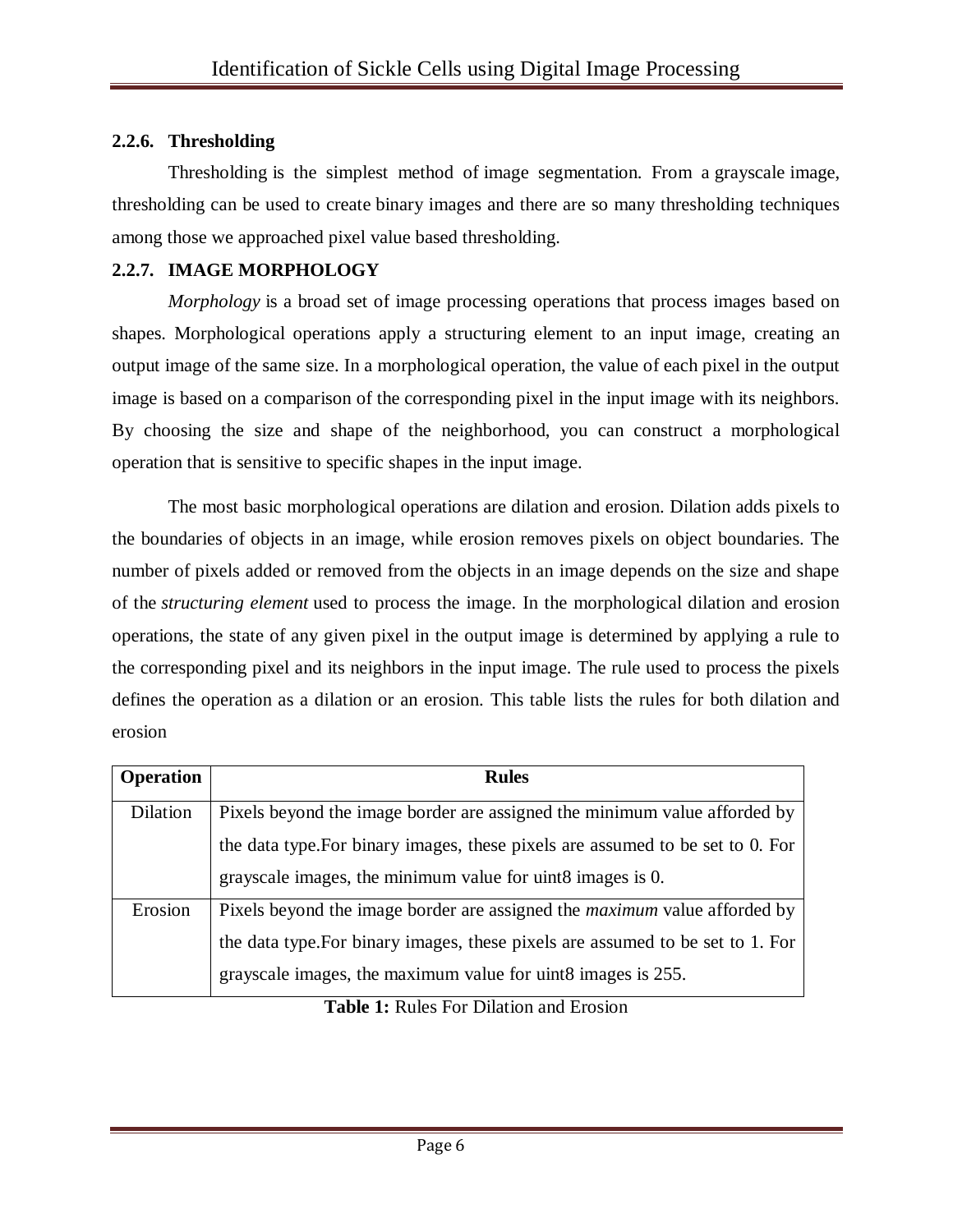#### **2.2.8. IMAGE SUBTRACTION**

Image subtraction or pixel subtraction is a process where by the digital numeric value of one pixel or whole image is subtracted from another image. This is primarily done for one of two reasons – leveling uneven sections of an image such as half an image having a shadow on it, or detecting changes between two images. Here we subtracted the eroded image from the binary image to get the difference in the from two images.

#### **2.2.9. IMAGE COMPLEMENT**

In the complement of a binary image, zeros become ones and ones become zeros; black and white are reversed. In the output image, dark areas become lighter and light areas become darker this is one of operation that we are using in our approach to outcome .

#### **2.2.10. COUNTING**

Counting is based on the output binary image by verifying the connected black components.

#### **2.3.RESULTS**

#### **Step-1: Image acquisition**

A blood film is produced by pricking pulp of any figure by surgical needle in aseptic condition. Drop of blood not larger than pinhead taken on a grease free glass slide at half inch from right side.



**Figure: Input Blood Sample**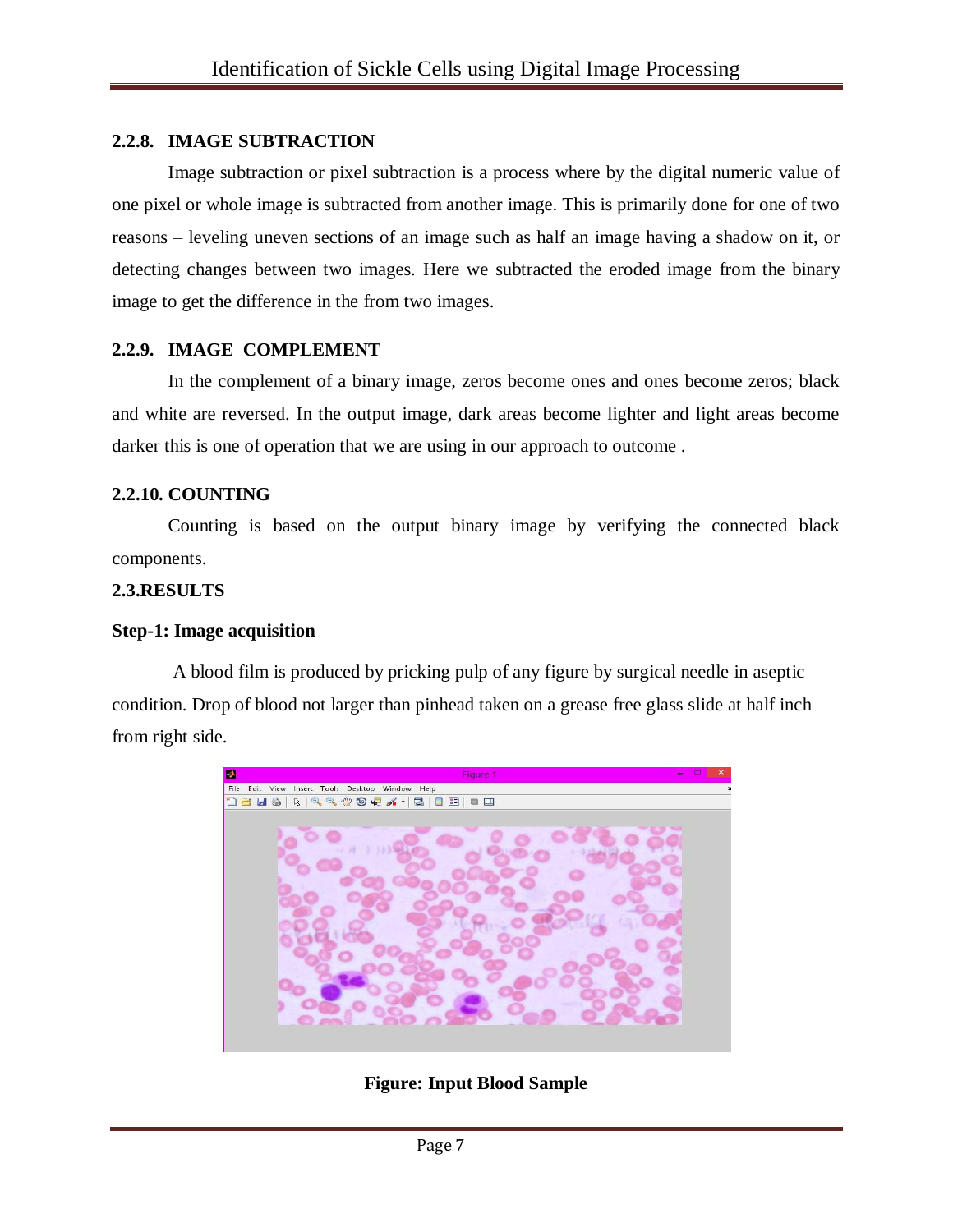## **Step-2: Green plain extraction**

m  $\begin{tabular}{|c|c|c|c|c|} \hline \textbf{File} & \textbf{Edit} & \textbf{View} & \textbf{Insert} \\ \hline \hline \textbf{C} & \textbf{C} & \textbf{M} & \textbf{W} & \textbf{W} \\ \hline \end{tabular}$  $\begin{array}{c|c|c|c|c|c} \hline \textbf{C} & \textbf{D} & \textbf{D} & \textbf{D} & \textbf{D} \\ \hline \textbf{C} & \textbf{D} & \textbf{D} & \textbf{D} & \textbf{D} & \textbf{D} & \textbf{D} \\ \hline \end{array}$  $\circledcirc \circledast \bullet \cdot$ 

Extracting the green plain from the image. Because green plain contains most of the data.

## **Figure: Enhanced Image**

#### **Step-3**: **Thresholding**

We separated the image in to two sets of pixel values (binarization) and we also filtered the unwanted data



**Figure: Segmented output Image Reference 1**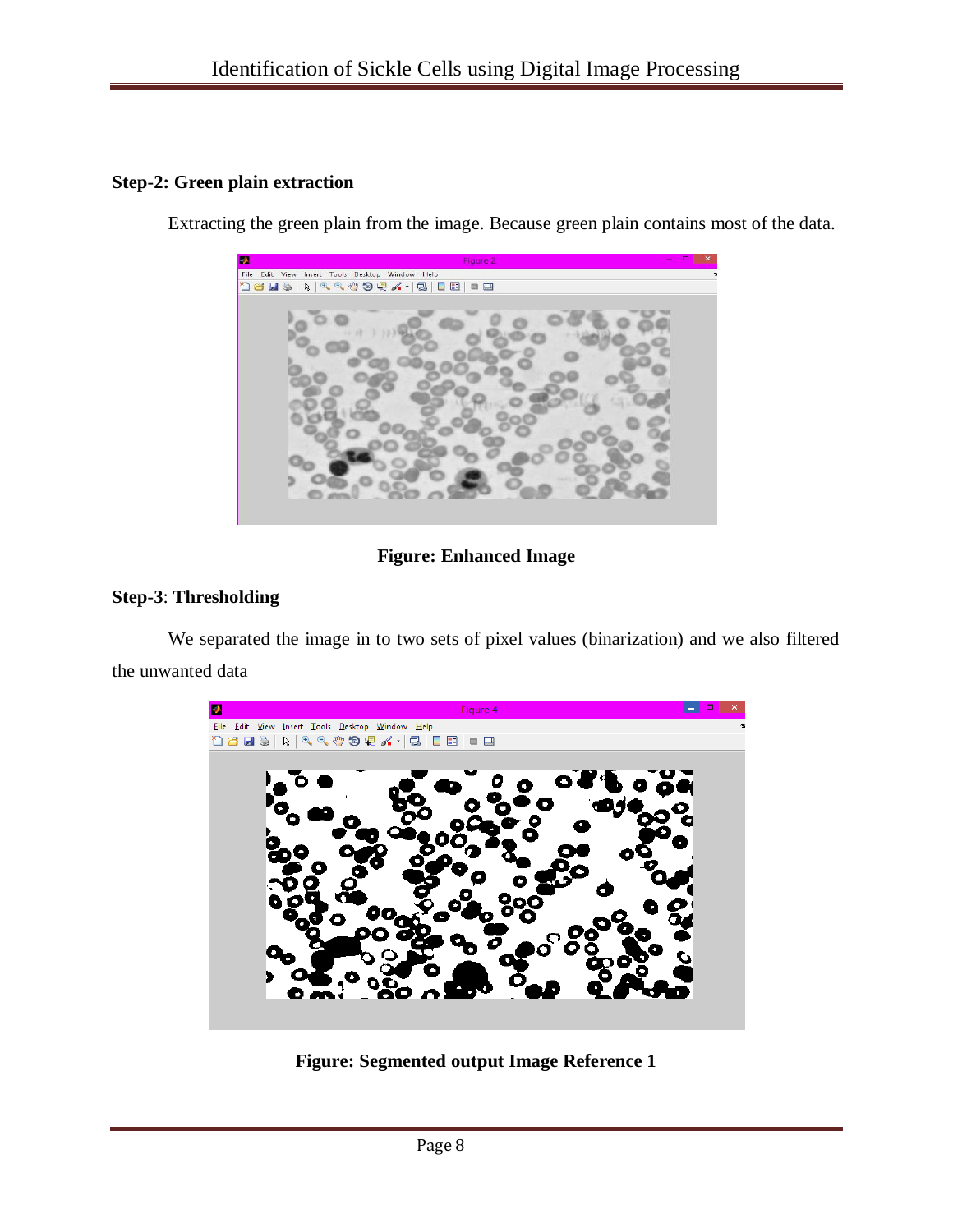

**Figure: Segmented output Image Reference 2**

## **Step-4: Image Subtraction**

In this stage the difference between two images are obtained.



**Figure: Sickle Cell Detected Output**

## **Step-7: Counting**

Counting the number of cells gives the total number of sickle cells in the image.